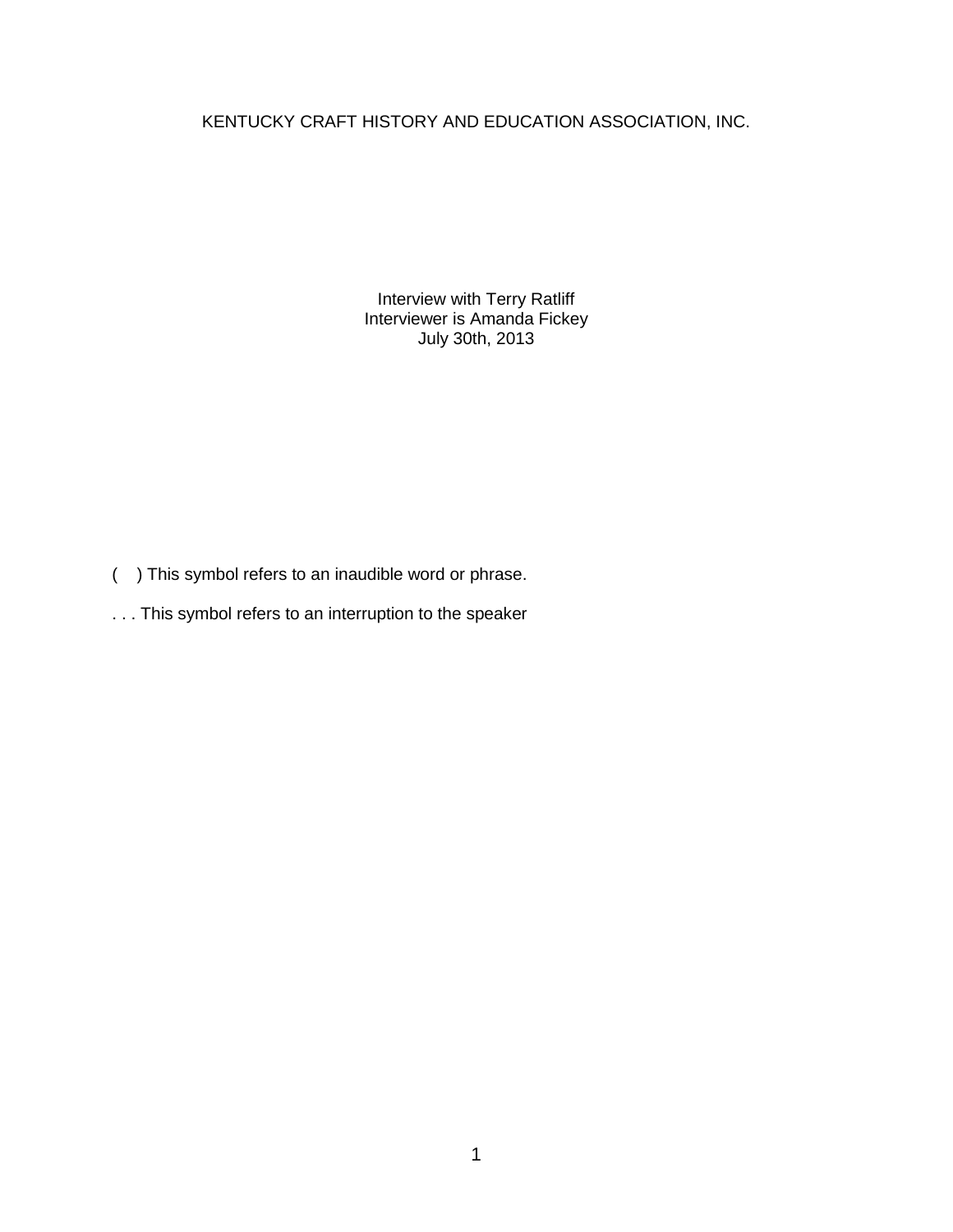Fickey: Ok, Terry. So, I'm going to start by doing an announcement.

Ratliff: Sure.

Fickey: So the date is July 30th, 2013. The interviewer is Amanda Fickey, on behalf of the Kentucky Craft History and Education Association and the interviewee, would you state your name for me?

Ratliff: My name is Terry Ratliff.

Fickey: And we are located at Terry's home in Floyd County Kentucky. So let me start by saying thank you Terry for sitting down and doing this interview with me today.

Ratliff: It's my pleasure.

Fickey: I thought we would be begin with just some basic biographical information. Maybe you could tell me a little bit about where you grew up and how you became interested in wood working.

Ratliff: I did a lot of growing up right here. This is my grandpa's land that I live on now and I lived here, ran around with a BB gun, hiked in the woods, did things kids used to do. I knew very tree in the woods, every rock, every big hickory, you know, when I turned 11 or 12 I start carrying a little 4 10 shotgun, hunting in the woods. In doing that, I learned all about timber, about what a hickory tree was, what an oak tree is. And then my grandfather and my dad too, helped me identify trees because it was a real handy device, a real handy tool to have. In my grandpa's time, he grew up as what they call a subsistence farmer, where they live on the land, almost how people describe third world countries now. My grandpa grew up without any currency. If they wanted money they had to trade off, sell a cow, sell hogs in the fall, sell eggs, trade eggs for ribbon or fabric at the local store. It was the last of the agrarian lifestyle. And during my grandfather's lifetime, it went more to the industrial and he had an interesting perspective on the coal mines, he said when the coal mines came to this country, you could go put your 8 to 10 hour shift in and get a dollar. That's what you got for it was a dollar. Before that you didn't see money, so he saw it as a good thing. He was fortunate in that, he hung on to the lifestyle he grew up with. You raise your food, you had your pigs and your cows and you raised and canned everything you had in your garden and he was able to prosper when the coal mines came. He didn't go into the coal camps and get into the whole . . . He dealt with the company store, but very little. I came along, grew up just over the hill there in a little house that's now there anymore until I was 12. And like many people here, the coal mines shut down when I was 12 years old. I say you're a true native of around here if you had to move away at some point and at 12 my family moved away and went to northern Indiana. I got a different kind of education there in high school, they had a larger tax base, more industry and you know, people say there are better schools. Who knows? Came back here after I finished high school, went to a community college and transferred to U.K. where I finished the whole thing in 4 years and came back here to work, which a lot of people, when I went to school there they were saying you don't go back, you know, they were asking my plans when I graduated, and said, "Terry, this is what we're doing here is to get away from that place". But this place is what I really like, I have lived other places and I really like the idea of the family land. I'm living here on my grandpa's place. I'm carving out . . . You see my log house that I've built here long time ago now. Carved out a career in nothing I went to school for really, but I even had a very prominent lady one time say you through away your college education, but I use my college education every day. It gives me confidence and what I learned in school is how to learn. And becoming a self-taught chair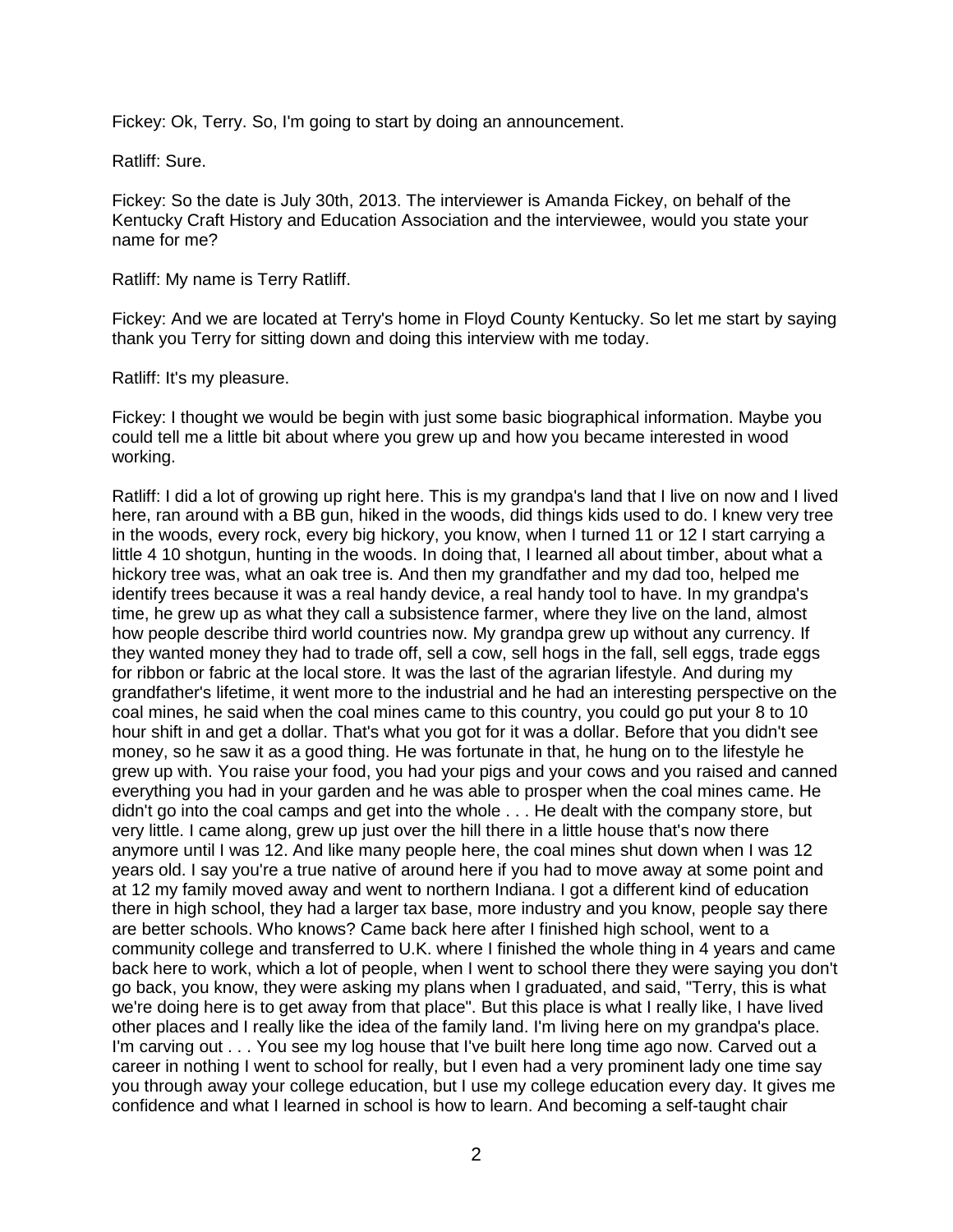maker, I did get pointers from an old chair maker that lived, as the crow flies, about two miles that way on Buck's Branch. Buck Justice who taught me some things about gathering the hickory bark, I go out in the springtime and I gather the bark from hickory () and that's what I weave into the chair seats. That's what's in the chair back here. () right underneath the () that you see. Irving Messer was a chair maker over in Knott county and he had made chairs since the, I don't know, late '30s and early '40s. WPA is what helped train him in chair making and that's what he did all of his life. And I kind of used him as a business model, I wanted to . . . My goal was to live up here and have people seek me out as a chair maker and buy my wares where I didn't even have to go to craft shows, but early on in the career I had to do a lot of craft shows and as they say, beat the bushes to get my name out. And I got associated with David Craft's just six miles, less than that as the crow flies, but here the roads are pretty curvy and winding as you learned getting up here. And David Craft's, I made a rocking horse and hobby horse. I made it out of poplar and it had oak rockers on it and I called it Old Sarge and spent untold hours making this thing, I put it for sale at David Craft's and it was just there for a short time before it sold. And that gave me the inspiration transition from the hobby phase or doing things because it's what I liked to do, what I wanted to do. In college I worked summer jobs, I had a job at a boat factory where I was the wood cutter, wood carver and I cut out the boat frames that were made out of wood. So I came back here, David Craft's sold the hobby horse and I thought, well maybe there's something to this and at the same time I started thinking I could, you know, support my family, support myself making crafts, I started building the log house too. So for about 6 years I would work, I would produce chairs, I would produce hobby horses, tables whatever I was making. I didn't put chair maker after my name for three or four years. I made a little bit of everything. Put in whole kitchen cabinets, whatever it took. Hauled house coal and . . . Just what it took to get by, to live but then after a few years of it, I put chair maker after my name and ( ) focus and I found that helped a lot in the business that people could identify me with this one thing and the world's big enough and I pretty well . . . Excuse the pun, but I carved out that career of being known just as a chair maker and from learning and from studying other chair makers and I'll say Buck and Irving again. There was another chair maker who passed away about the same year I made my first chair. His name was Chester Cornett and I have learned from stories, I've collected Chester stories, I've collected . . . I've read books, seen films about Chester. Studied Chester's chairs. Different chairs that I've seen that he's made. He was eccentric, to say the least, he was a little bit eccentric. A different kind of character. He got a disability check from the army, they said he spent too much time alone in the Aleutian Islands during the Cold War. That helped support his chair making. So Chester, he was a chair genius and I hope someday to make chairs like Chester did. And what I've adapted from Chester is the 8 sided posts on my chairs. That throws back to a time when even Robin . . . When I go to school I tell kids about Robin Hood days when they had the guilds in Europe. A chair bodger was someone who went into the woods, set up a shaving horse and made chair parts. Because he was not a guild member, because he wasn't a master, he wasn't allowed to assemble to chairs, but he could make all these rounds up and he'd go into the woods and he'd make his shaving horse, he would have a few tools, maybe an axe, wedges, a ( ) and he would split out parts and make parts all day or for months and then he would take his cart in and sell those to the cabinet makers or the chair makers who were masters and part of the guild and he wouldn't get into any trouble with the guild that way. So Chester got tired on his machinery and I think he saw where mechanization was going, industrialization and all that and he wanted to throw back to just using the shaving horse. And just using the hand tools. And that's real attractive to me. That's something that really appealed tom me is just using hand tools and going to the woods. When I talk to high school kids my business is economically vertical, that is, I produce everything. I don't outsource, I don't go to Lowe's to buy parts and I don't have someone else, somewhere, you know, making a million chair legs and I put them all together.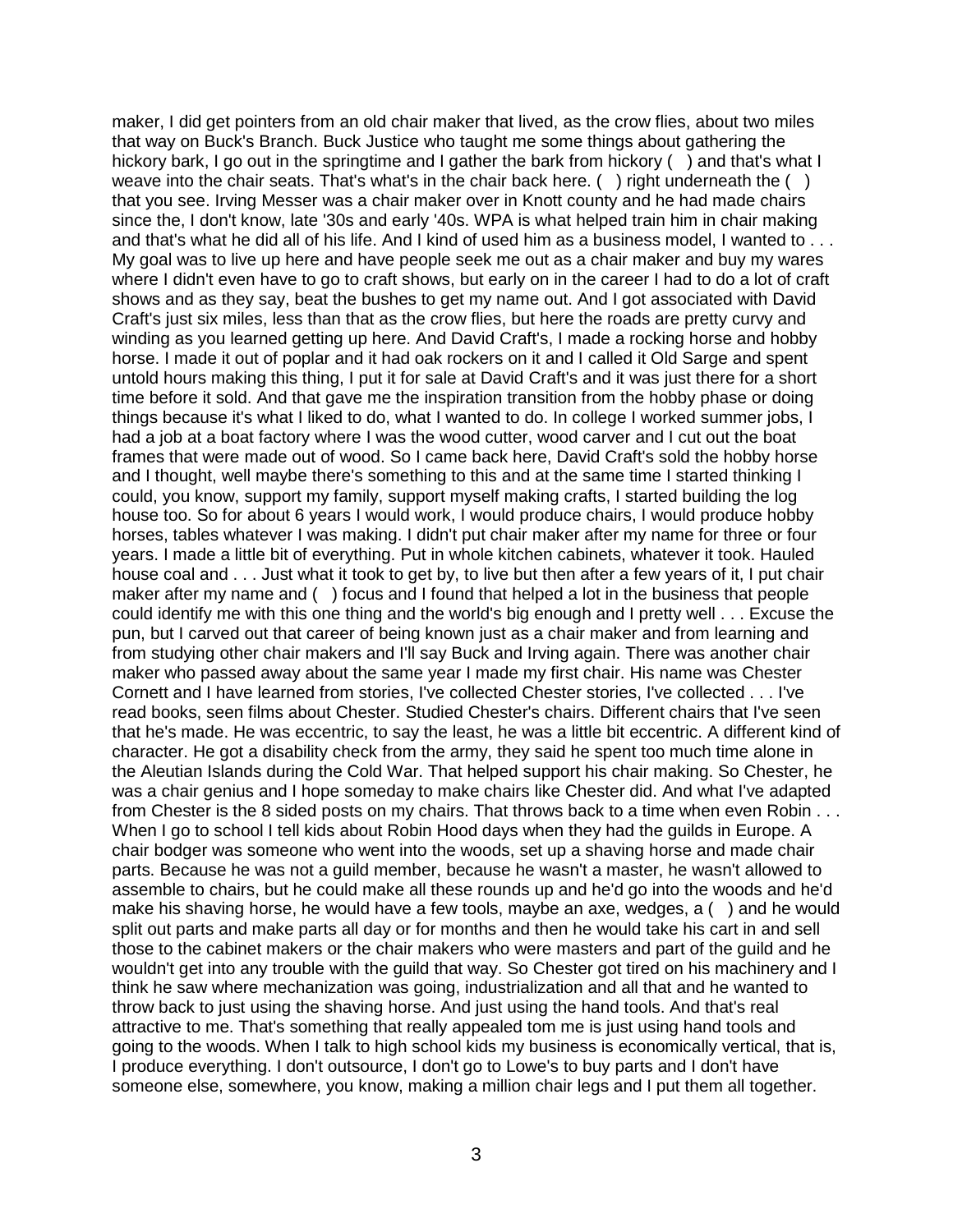Fickey: Right. Well, let me ask you just for a minute to go back and when you're making that decision where it's not going to be a hobby for you anymore and you really want to be identified as a chair maker and you want to take this seriously, make this your career. What was the role, you know, you mentioned David Appalachian Craft's and taking the rocking horse there and once that sold you felt a little bit more confident about it. What else did that organization do to help you step that up and to make that into a career? Did they provide guidance or assistance or did they help sell your products for you?

Ratliff: Now the question is how did David Craft's help nurture my transition from hobby to what I wanted to do as a profession and the biggest part that I see is they . . . Well, the sale didn't just sell. It wasn't just the sale. It was a sale to one of the biggest craft collector's in the world at the time. I thought well, if somebody is collection crafts and they have the largest collection in the world recognized this that is really good. That was one of the biggest feathers in my cap or that was one of the biggest pats on the back that I could get, right off the bat. And I feel like they made that available to me. And they did offer some of my wares for a while, I did put work at David Craft's besides the hobby horse, I had other pieces I put over there. And that is mister the dog. So they helped with that and mostly provided a model or showing that it could be done and encouragement is what I got from David Craft's that's the biggest part. So getting back to the question about David Craft's and their facilitating or helping me make the transition. They were doing craft shows and they were encouraging me with the hobby horse and at that same time, I think it was the first or second year that they had Kentucky Crafted: The Market and Phyllis George Brown was in her office and one of her big things she was working towards was helping craftspeople out and that helped too. I feel like each time that I . . . I've been in this over 30 years now, every time that I got into a slump and thought I really need to get a real job, something came along and gave me a poke to let me know I needed to stay with this calling. Old timers describe it as a calling. It was Phyllis' book Kentucky Crafted Handmade and Heartfelt. It was published in 1990 or so. That was one, at a time, I was getting ready to take safety classes to see if maybe I wanted to get into coal mines because people were making money, you know, there was money to be made there, when instead I adapted a lifestyle where it didn't take so much money and that's what . . . In building my house I used timber right here off the land. I used to logs. The foundation stones I gathered right here from the land and I was into a green movement before they started describing it as a green movement. That's what I was doing then. David, just the fact that they were and the fact that chair did sell to one of the biggest, prominent craft collectors in the world at the time, that was the encouragement I needed at the time, to stay with it and try to make a go of it.

Fickey: Beyond David Appalachian Crafts are there other organizations that we should touch on that made a difference in your career or how did you grow as an artist? What are some of those?

Ratliff: Oh, sure. Well, Kentucky Crafted. Kentucky Crafted the Market was a big one, early on. They called me on a Monday . . . I applied to go and they said, "No, no. Sorry, we're full". And they called me Monday and said, "We've had some cancellations, you can show up on Wednesday". Like, a week from this coming Wednesday. So I threw together some things, went down there, sit it down on the bare concrete floor, no pedestals, no props, no you know, no signage. And was very green, didn't know anything. They offered workshops at the time, Kentucky Crafted did and the Kentucky Arts and Crafts Foundation out of Louisville did, where I learned how to kind of dress your booth up a little bit, your booth when you go somewhere. Don't just sit it down on a concrete floor. And I even went too far at times, if I took a rug, people were interested in buying the rug and I made a quilt rack and if I hung a family heirloom quilt on it, people would knock my furniture out of the way to get back to pull the seams apart on the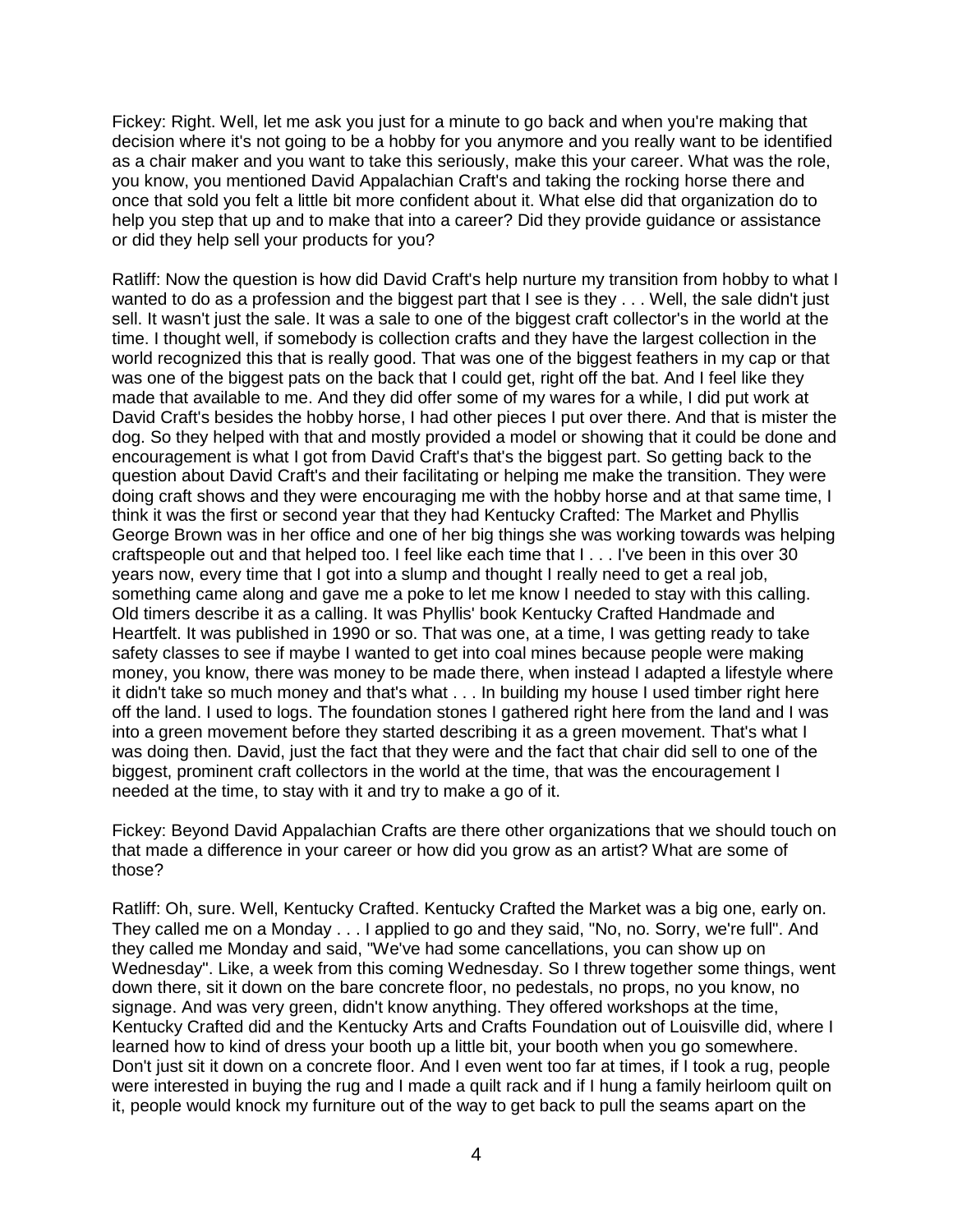quilt and see how it was made and is it for sale. That was part of the . . . I had to kind of learn if it's not for sale, don't put it in your booth or be very minimalist with what you put in there. And those are lessons that happen along the way as you go. But Kentucky Crafted the Market, the Kentucky Arts and Crafts Foundation at the time. They've changed their name now, they're the Kentucky Museum of Art and Craft. They're the same . . . Only the name was changed to protect who knows what. They've gone through a couple name changes, but they're at 612, 611, 613 Main Street. It used to be 609 West Main Street in Louisville. Yea, it's the same place there. But they were pretty instrumental early on. And just having the encouragement to see that people are out there doing this. Names early on there . . . The turner from Berea who's passed away now, but it's real famous, I'll think of his name here in a second. Seeing these older guys that were doing it, had done it. Gosh, I'm getting that, you know. (Laughter, Ratliff) I'll remember it after you all had already left. The fellow's name that turned the little whimsy candlestick holder things.

Fickey: If it comes to you . . .

Ratliff: I can see his face. Well, anyway. That will come to me later. But knowing there's people out there that are doing it. Later on in my career, I heard of Sam Maloof from California there, who is one of the most famous chair makers in the world. And at 80 he had 20 years' worth of orders and was going to fill them all. Now I think he filled most of those orders that he had when he was 80, but tried to follow his career somewhat. The Kentucky Guild of Artists and Craftsmen based in Berea was very instrumental in helping me along and that was a stepping stone toward my dream of getting my name out there enough, of getting enough work, body of work and beating the bushes, going to shows in Connecticut, going to shows in Washington DC. The National Crafts Wholesale show there for a couple of years. I did a show in Cincinnati for a bunch of years. Getting me back to that dream of being able to stay at home, produce my wares and people would search me out.

Fickey: So even though you were here in eastern Kentucky, you know, one thing I've heard over the years is eastern Kentucky crafters feel like they're sort of just left out and no one's helping them. But you know, you're listing some organizations that are in Louisville, that are in Berea, that are, you know . . .

Ratliff: In Kentucky.

Fickey: Yea, they're in Kentucky. So maybe that's not as big of a disconnect as discourse in conversations would lead us to believe.

Ratliff: Doesn't have to be. It'd be nice if I lived just outside of Berea, the craft capital of Kentucky, but people who are really looking for . . . I'd like for eastern Kentucky to be where you'd find chairs or where you look when you want to find . . . right now in the past 10 or 12 years, gosh, I kind of lend my support to the Knott County group over there. The Kentucky Arts and Crafts . . . What is the name of that? (Laughter, Ratliff)

Fickey: Kentucky School of Art and Craft?

Ratliff: Kentucky School of Art and Craft is one thing, but the ...

Fickey: The Appalachian Artisan Center?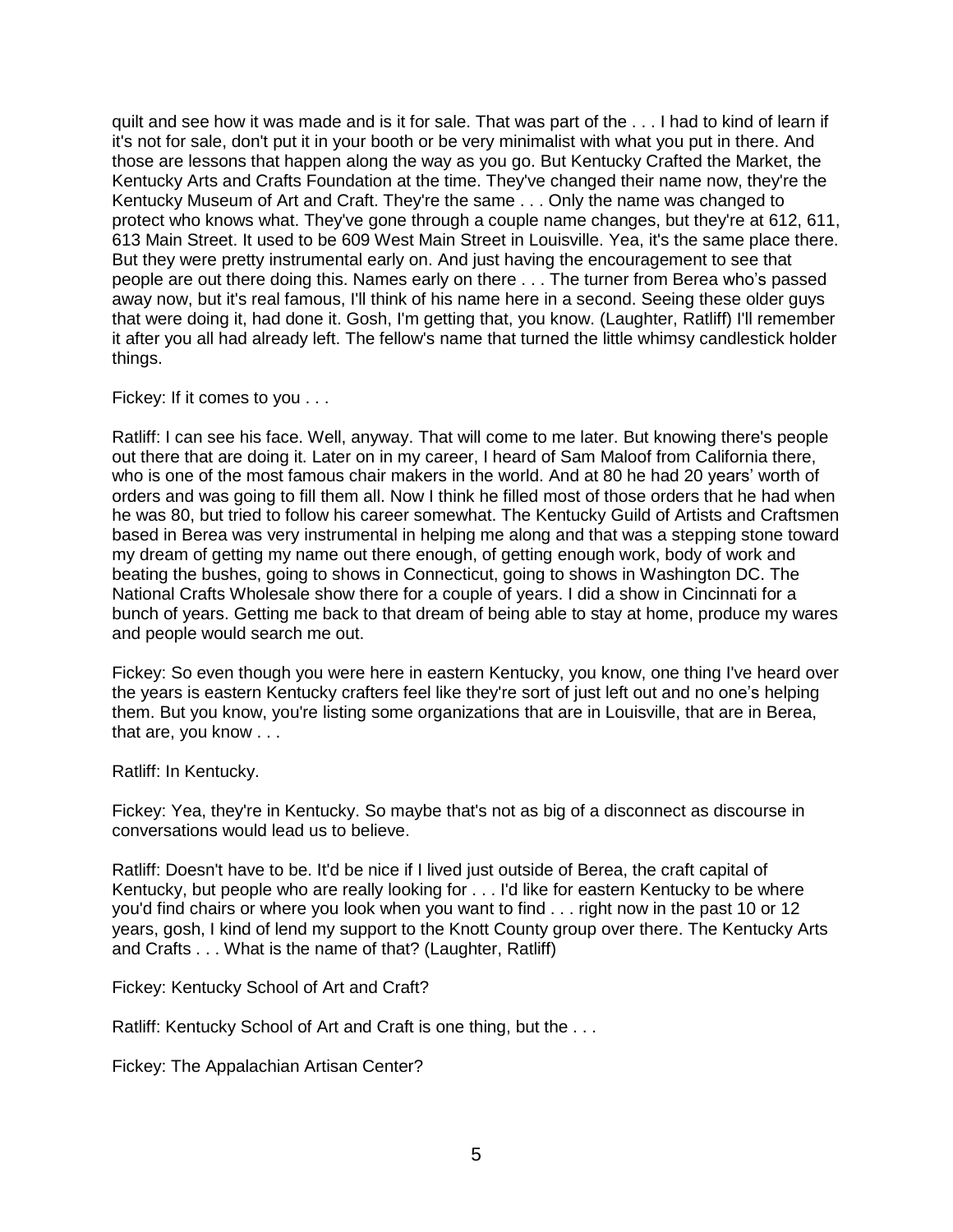Ratliff: The Kentucky Appalachian Artisan Center of Hindman, which people confuse with the Artisan Center down at Berea. But I've been associated with them for a number of years. They have a string instrument going on right now that I would think is . . . If they come across something that's going to make it for them, I think that's it, is the string instruments. And I just happen to make chairs that go great with the string instruments. The handmade chairs I make. So, I see that in the future as something that could really . . . you know, we could work on that, both of us could. My chair patterns, they produce the chairs, that type of thing. I'm just trying to go through the associations or groups that have helped.

Fickey: Well, and to get back to David Appalachian Craft's, I wonder too, since that was such an integral group for you and they did so much to help you, I know they're facing a situation where they're going to have to let go of the director, Ruth Ann. And they're not sure if they're going to be able to keep the shop open or if it is open, it might turn into more of a heritage museum sort of facility. Do you think that's going to hurt the industry and do you think there are enough organizations to sort of, step up and take over, providing guidance and assistance? How might that change things?

Ratliff: It's my hope that if David Craft's does decide not to be craft anymore that the people who are making the quilts, the pillows, that's been they're stock and trade. That those individuals will be able to take up the slack with the Kentucky Arts and Crafts of Hindman or with groups around the Prestonsburg area., this local eastern Kentucky area. That's the hope and I've just learned in the past few weeks that they're thinking of closing their doors so I'm still, gosh, wondering what's going to happen with that. And my concern is with more individual craftspeople that they have helped support and they have helped sell their wares.

Fickey: Well, and I wonder to think very broadly about that, what are some changes that you've seen in the industry over the years and where did it come from and where is it heading?

Ratliff: Personally, I haven't seen a lot of changes. When the stock market did its thing, it took probably two years for that to affect me. That's why I started noticing it, because I have, fortunately, knock on wood, you know, for the past long time, I've been at least a year out in orders and commissions to fill. So it took a while for that to catch up with me and I hope it's over with by the time it does. (Laughter, Ratliff and Fickey) I hope it's over with, I hope we're through that now. Changes? I haven't noticed a lot of changes, I mean personally, I haven't seen a lot and as far as trends go, I've heard people say "Oh, it's a trend". Well, it's been a trend since around 1900 that's when the first big crafts movement, just before 1900, the arts and crafts movement kind of like swept across the country. When people were tired of industrialization, they wanted to get back to handmade. Still, today, if young people, you know, kind of believe in themselves, believe in what they're doing and pursue it, I still think they have a chance. If they want to work at it. In the beginning, I put in 14 hour days. For lots of them in a row. I didn't take a vacation for probably 12 or 14 years. The vacations were traveling to Washington DC with a truck load . . . Jed Clampett going to Beverly Hills it what it looked like, you know I have the chairs hanging everywhere on the truck and being taken off, you know. And working my butt off for hours. Setting up. After driving 10 or 12 hours, you set up and then you're a nice guy three days in a row and then you tear everything down and you haul it all back home. That was the vacation I had for 12 or 14 years in a row. But I had time to work on the house, building it. But I think that even today I have some musician friends in the Whitesburg area. I wasn't aware of this, but they said when they saw me making chairs, they thought that maybe they'd have some chance to make it at what they do, pursuing their art. And they were already into it before I even learned that I had influenced those people. Had that influence on them. In a way, where I've seen the changes is through more support systems and it might be less difficult to break in to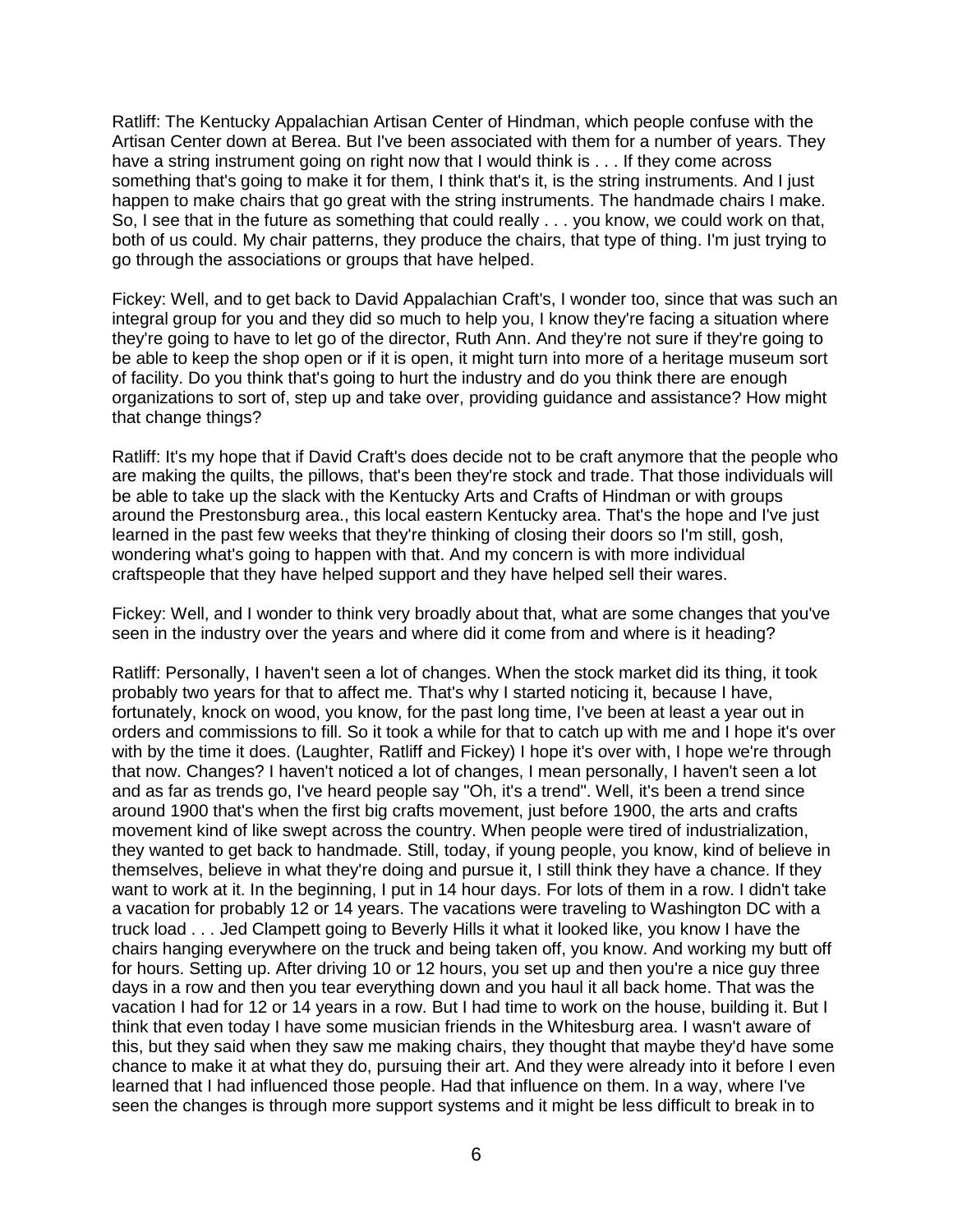the arts and crafts. To make a living with your arts or make a living with your skills that you have. It may be less difficult now than it was back then because there is more support, there's ore acceptance and the movement is not dying. Not to knock TV reporters, a lot of times when people come out with a camera, they already have their story and they're just looking to support the ideas they already have and I even had a local TV reporter say, "Well, things seem to be waning. You don't see as many people out at the craft shows". Many people demonstrating, many people working. And my goal was to turn that around as fast as I could. That wasn't the message I wanted to get out there. So I let him know that no, more craftspeople don't have to get out there and beat the bushes now. They're getting commissions, they're staying in their studio and they're working and pursuing the life and dreams that they wanted in life. Because it's work to get out and do a show. You know, it's kind of fun . . . And that's what peer recognition or peer . . . When I get to see people who do the same thing I do at shows that's one of the best things about doing the markets and doing the shows. And I have learned a lot, going to shows, from other woodworkers. "Oh here's a tip on what you do, you know, putting paraffin on the end grain of a log when you first cut it and that way it won't crack so bad". I mean just little tips that people will share with you when you go to shows, markets and you see other people that are doing the same thing you're doing. So that's been a real good part of going to shows that I've liked. But as far as changes and things that have happened, I think there are more resources there and there's a better support system for people that are trying to jump into it right now.

Fickey: Well, and do you think that they conversations, sort of, vie for craft producers to make more locally and be part of that conversations of we need to produce locally and we need to buy locally, whether that's agriculture, whether that's . . .

Ratliff: Oh, definitely. Definitely.

Fickey: Are you part of those conversations? Can you think of examples?

Ratliff: I'm just a bystander in those conversations. I sit back and listen and say "Yea, that's what I did in 1980". That's what I've been doing since 1979, 1980 and 81.

Fickey: First time you've heard these conversations, they just recycle you think?

Ratliff: No, no. I think that people are becoming more enlightened. They are becoming more educated or they're beginning to like wake up and smell the coffee. It's nice to have those blueberries from Argentina or Peru, you know, but if we can get them here, that would be much better. If they had to truck these in from California, but wait, your tomatoes are coming from Mexico. Tomatoes are happening right here this time of year, you know. And with the farmers market movements with the locally grown, locally sold, locally consumed stuff, I think it's a great idea. And kind of along those lines, the first fifteen years that I was making chairs, I had a local merchant in Prestonsburg say, "Well, Terry, you know, we'd like to put your chairs up here in the window and maybe put some ties on your rocking chair or drape something over your chairs and use them for front window display and we'll help you do that and you can bring them on in but people around here are still throwing this stuff out and buying the good stuff. They brought on. People are still getting rid of these old homemade chairs". That was in the early 80s when that comment was coming to me. And to sell my wares I had to go to Columbus Ohio or I had to go to Fairfield Connecticut. I had to go to New Smyrna Beach Florida. Had to do shows in Washington DC. But after 10 or 15 years of that, word of mouth and the kids that I went to school with, they're growing up. (Laughter, Ratliff) But locally is where my market is these days. Pike County, Johnson County, Floyd County and right in Kentucky, you know, places west of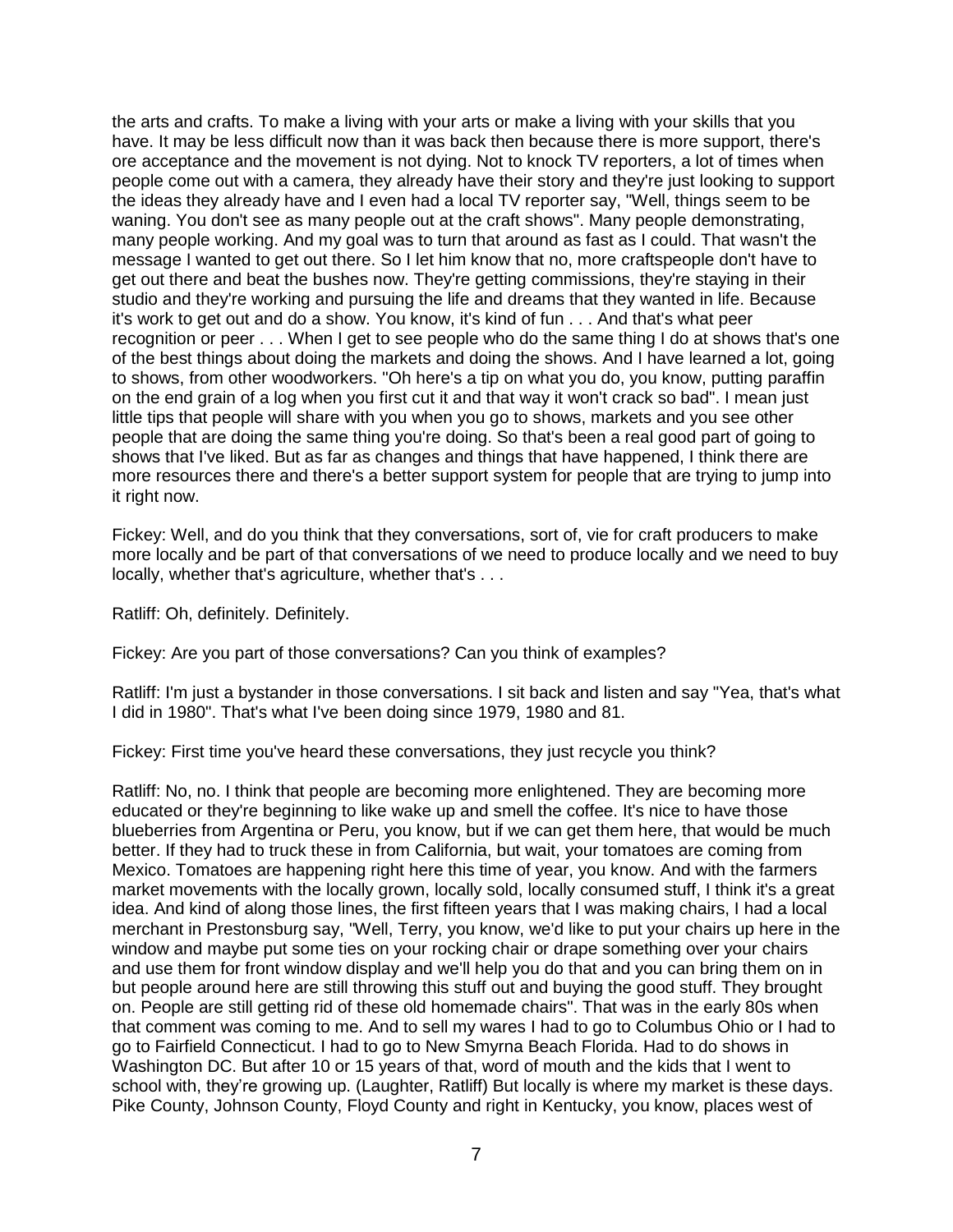here. That's where the biggest part of my market it. It's almost like the story that once you make it big out there, you get more recognition in your hometown. And I've been getting more recognition locally the past while now.

Fickey: Well, I mean, this sounds really optimistic. The fact that you're able to sell your wares locally. That people are willing to invest in it. I mean, this seems like a good change.

Ratliff: It is. That's the change in my personal career that I've seen and it does help a lot that shows like Antiques Roadshow or shows like, you know, there's some shows on TV and there's stuff like what I make, the chairs that I make. The people that first bought my chairs for \$250 for a rocking chair in 1980. The first ones that I made. \$280, I think. \$300 in that range. Well, that chair is now worth, you know, a chair a lot like that one, of course, I've grown. Things have changed. I've changed things about how my chairs are made, but that chair is now selling for over \$5000. And that's what art investors call an investment. Whenever I'm gone, these chairs, you know, they'll still be valuable. They'll still be as good of a chair as they were when I first made them. So that's what I hope to offer. When people buy my work, they're not just supporting me continuing these skills and keeping these skills alive. You know, what do you do with a draw knife? What is post and rung joinery? Greenwood joinery? I'm keeping those skills alive. That's what they're supporting when they buy my work, but it's also an investment that that chair's value is going to go up after they buy it.

Fickey: Now Terry, what do you think is going to happen ten years down the road?

Ratliff: I'm going to have more gray hair.

Fickey: You're going to have more gray hair. (Laughter, Fickey)

Ratliff: My back is going to hurt just a little bit more. My chairs are going to cost a little more than they do today.

Fickey: Okay.

Ratliff: And they're still going to be selling and by then, even today in the past 5, 6, 8 years, my dreams started to be real. You know, I wanted to build a log house up on the hillside out here on the land I grew up on and make furniture and have the customers seek me out, find me and buy my chairs.

Fickey: Now, what about for the rest of the craft industry. How do you think it might change?

Ratliff: I think the more people and the more people that are . . . even all around the world they're doing what's been happening in America for the past 50 or 100 years. Out of the country and into the cities. The more city life people get, the more demand is going to be for handmade objects. And I think that the more industrialized or more technical, technology people have in their lives every day, the more they're going to feel wood and to get on a personal level here, the more they're going to have a clay dish that somebody threw with their hands, maybe even have the imprints of their fingers still there. You can see where somebody's finger actually shaped that bowl or shaped that coffee cup mug. I think there will be more of a demand for that. I think it does something for people's life, for their soul, for their inner . . . You know, the right kind of person and it's not everybody that appreciates art, but those people who do appreciate art, who do appreciate humanity, I think there will be more people doing that and I think there will be a higher demand for the handmade object.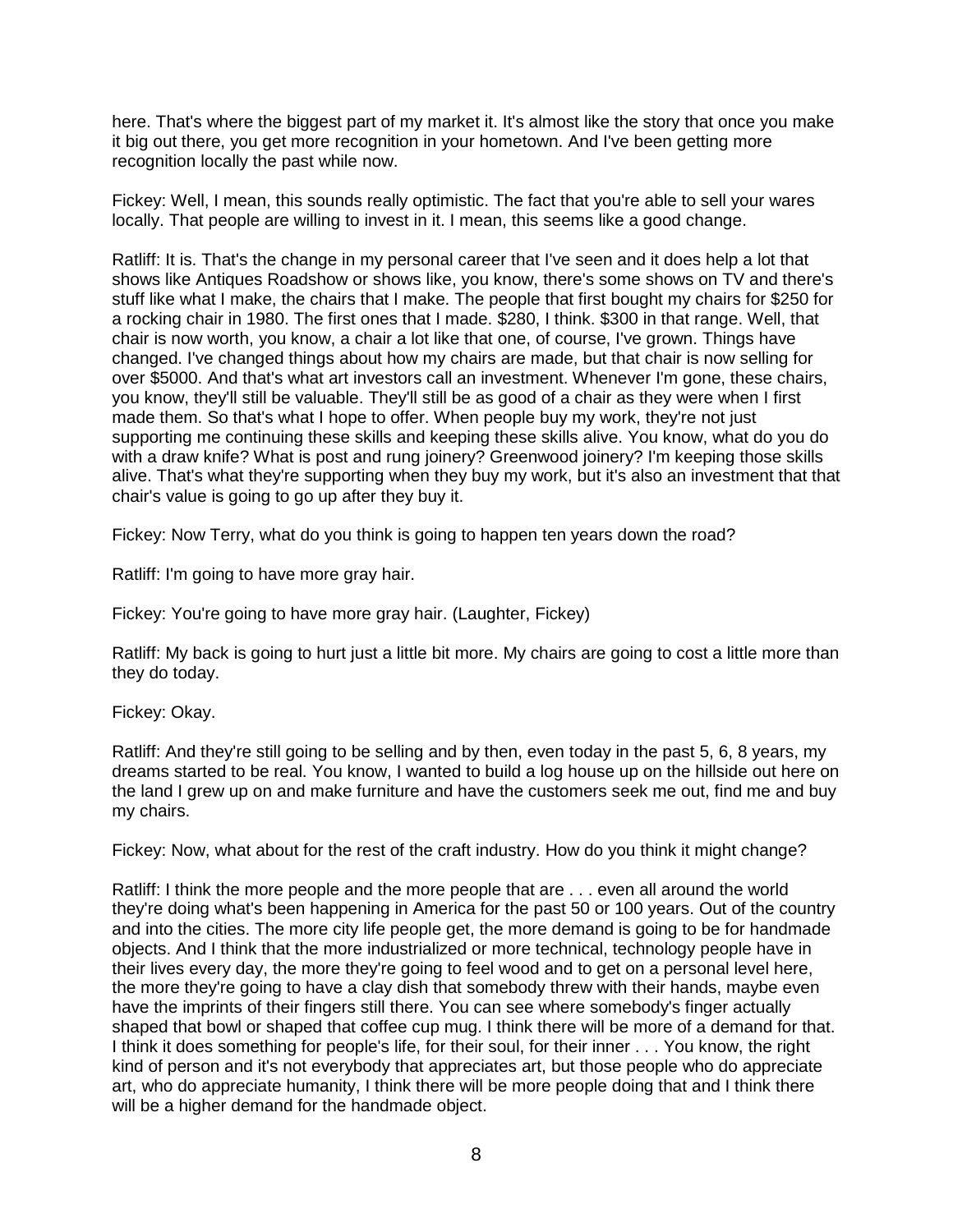Fickey: Now, what about an appreciation for Appalachian studies? I know you've made a couple references to working in the schools. Tell me a little bit about that and if you think you've seen any interesting . . .

Ratliff: I was real lucky at U.K. and having John Stevenson as an Appalachian studies professor.

Fickey: Okay. Yea.

Ratliff: Very influential. I mean, it didn't really change my life any, but just reinforced what I already felt. When I'm invited and I try to solicit invitations sometimes to everything from kindergarten classes through the local community college and technical schools. And I have different presentations for each class. Kindergarteners, I'll talk to them about how trees grow out of nut sprouts. Where did the nut come from and growth rings on the tree. And high school, college kids, I'll talk to them about economics. About the economics of running your own business. You know, I've mentioned being economically vertical before, about how I don't outsource. In Appalachian studies I think . . . These are Appalachian chairs I make. These are the old time hickory bottom chairs that people rock back on their porch fifty years ago, forty years ago and a lot of people are fortunate enough to still have these. And since I've been doing shows and my chairs sell in the neighborhood of \$400 to \$5000, they appreciate their grandma's chair a little better. They're not leaving that thing out in the yard anymore. (Laughter, Ratliff and Fickey) They're bringing it in and taking better care of those chairs. Down the road as far as having these artifacts from another generation. Having artifacts from grandma's or from . . . I think people are appreciating at least their wooden items or their chairs more. And they'll bring me photographs. I do the same markets over and over and people bring me photographs or bring their chair in that grandma had. Show me how it was made or how the arms were shaped. So yea, I get that and I have noticed, I don't know if it's my influence or it's back to Antiques Roadshow or some other show, things are going on, that people are appreciating the arts and what the culture ( ). A culture with the arts, the music is what is identified with the Appalachia anymore. Hope so anyway.

Fickey: Well, I agree with you and what's interesting in this particular cosmic moment is the coal industry begins to decline, people tend to look at alternative livelihood strategies, you think a lot of people will turn to craft and agricultural production out of that or do you think that's a possibility?

Ratliff: It's a possibility. I think the nature of the coal business, any historian will tell you, it's been boom and bust. We're on another bust right now. In some areas, lots of places it's going to take 10, 20, 30 years for these coal plants, electric plants to wear out or to stop using coal and as gas prices go up, coal will be more attractive. It's a matter of economics and had a group here from Wisconsin and talked all about economics to this college group of volunteers that was here about a month ago and tied economics in with my chair making, but in high school I had an economics teacher say you know, everything, your marriage, how you vote, where you live, economics determines so much of that and with coal, I'm not so sure that it's dead. I think that this is a slumps and I think there will be other uses whether it's carbon fiber, you know, stranding strings of carbon together. Using it for carbon fibers. They're making everything out of it now. From airplanes to kayak paddles and your Tevlar suits you wear. So who knows, they may find another use for it and still have the environmental downside of it. I'm somewhere between a tree hugger and an advocate for my neighbors and friends here that make their living with coal.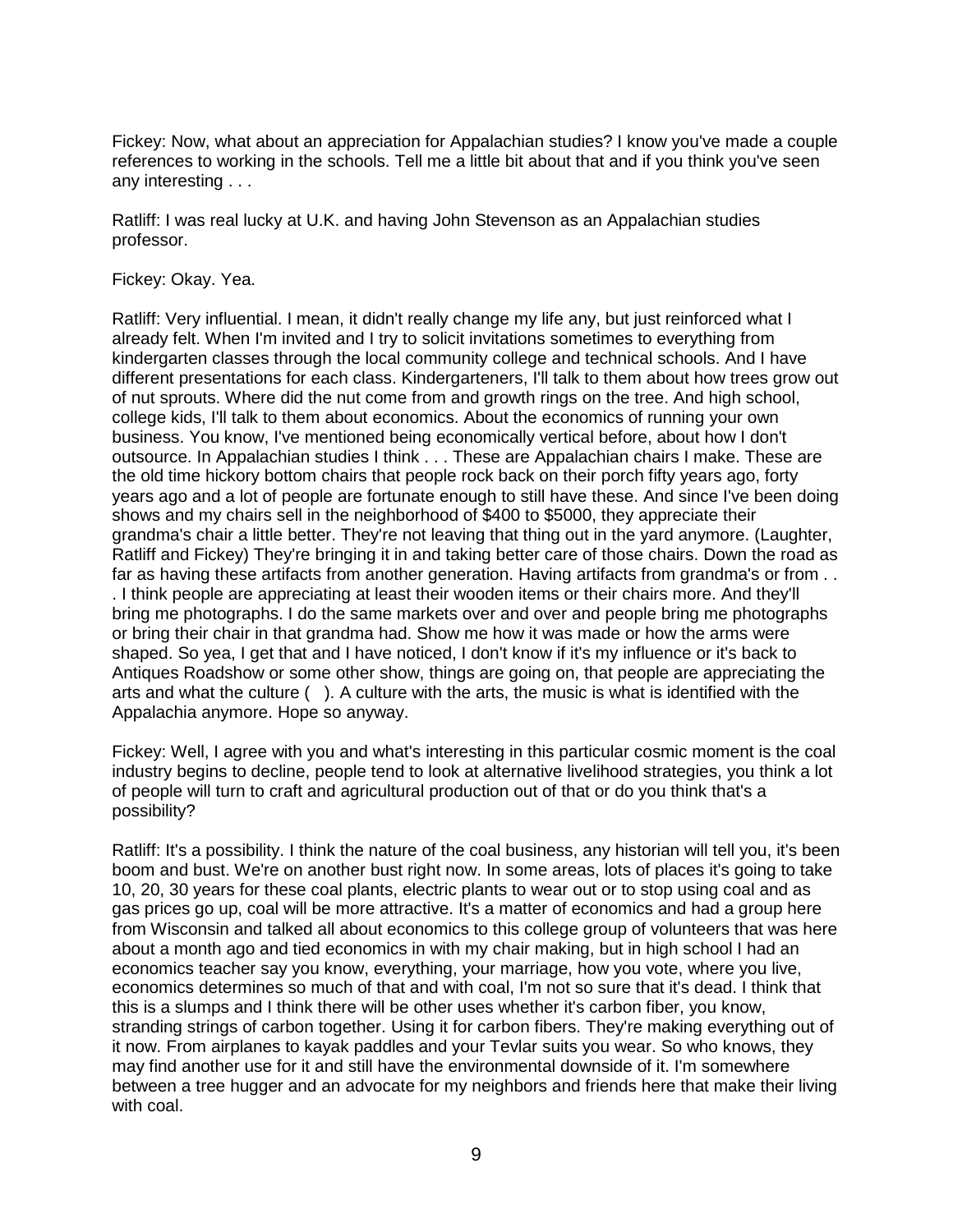Fickey: I feel like a lot of people are that way. You know, they have friends that make a living off coal. They feel like they're encouraged to choose one side or the other, but they can't really do that.

Ratliff: Jason, a friend of mine, he's a kayaking buddy, he runs a D11 or D12, whatever the biggest dozer in the world is now, that's what he does. And he pushes rock and he uncovers coal and he really hates it when he has to push those big trees down and destroy this stuff, but that's how he makes his living. And that's how he can buy everything that Walmart makes and get along as good as anybody. How do I say, "Oh, you shouldn't do that"? "You should raise turnips and maybe you can make almost as much money raising turnips" you know, but it's a hard sell. It's a hard sell to people who already have they're career, to think that person at 50 years old or 55 is going to go out and now he's going to be a farmer, when he is a specialist at repairing bulldozers or he has specialized in operating an excavator, which is a daredevil activity. I mean, they put them on a cable, they lower them down what looks like a cliff and they build a rubble ditch that they help enforce what Jimmy Carter wanted when he was in the presidency it. That's the laws that are being enforced now. They've been on the books for years, since the 70s. And now, you know, we have politics says we need to enforce these laws and I'm not so sure, you know. The whole thing. The global warming? I think the damage is done. That trap's already sprung, we're going to have to live with that.

Fickey: Yea, I agree. It's really messy and complex and you can't really choose sides. I mean yes, the damage is already done, but in all of this I see an opportunity to revisit the importance of being able to grow and produce things locally. Maybe this is the right thing . . .

Ratliff: Instead of rattling, carrying signs and going to rallies, I'm just trying to do what I do. That's my light. I'm shining my light up here by producing chairs. Even the trees I get the bark from, I'll cut a high stump. I don't cut it real low. I cut a high stump. That sprouts back out and I'm going back now after 30 years and visiting those stumps and getting the hickory . . . You don't want to get much bigger than six or eight inches with a tree that I gather the hickory bark off of. The bark gets really thick, the scales you cut off on the outside gets really hard to work on bigger trees. Now I'm going back after thirty years, the trees I cut and the sprouts off those are coming up and their nice poles that I can use again. And trees that I use to make my chairs, most of the time I try to get trees that are wind blown over, wind damaged, you know, uprooted by storms or whatever. That's another nice thing about going to schools and going out to shows locally is that somebody will say, "Well, I'll got a walnut in my backyard". Well, that was going to cost them hundreds of dollars to get it cleaned up, but I'll go in clean it up and haul it away for the log.

Fickey: It sounds like you're very mindful when you go get your trees.

Ratliff: I try to live life being a thinking person. (Laughter, Ratliff) It can't be said for everyone, I don't think, but I try to be a thinking man.

Fickey: Well, let me ask you Terry, is there anything that I haven't asked you about thus far that you think is really important for us to touch on or for us to discuss more about the industry or about your work or about David Appalachian Craft or?

Ratliff: I really hate to see David Appalachian Craft's go, because I feel like that has been . . . I'm not the only person that they've influenced or helped to think this is something . . . I feel like the most of what they've done is kind of help people get a little extra money along for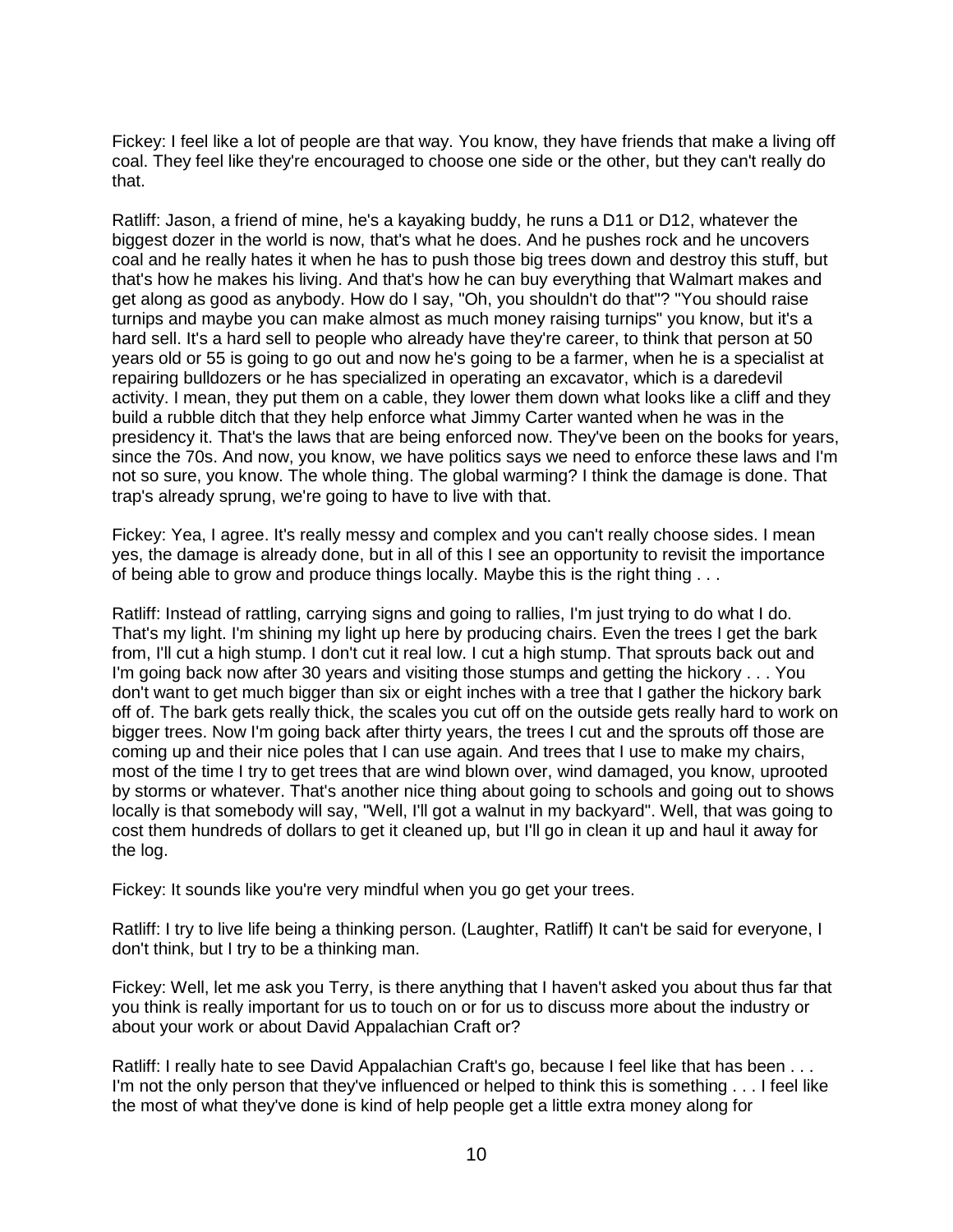household. As far as really turning out somebody that's really . . . If you're really just going to make this happen in your life and make a living of it, it takes more than just one or two sources helping you along or kind of giving you encouragement. And David has been a good source and I think Ruth Ann has poured a lot of her heart into it and a lot of her life and I hate to see her go because she has such knowledge. She has a lot of knowledge about doing craft shows, about setting up, about making sales, about filling orders and commissions. So I hate to see her go. Yea, I don't know. (Laughter, Ratliff)

Fickey: Well, I mean, I think you're right. We did an interview with Ruth Ann and with Lewis and with Anna Hicks today and, you know, Lewis was talking about the fact that David Appalachian Crafts just played a crucial role for him in learning how to, you know, go from being a hobbyist to being an entrepreneur and selling his works. You know, he was grateful that Dave Appalachian Crafts would take his products and sell them for him, because it allowed him more time to do his work and so he saw that as an asset.

Ratliff: In my work, you know, I have really limited production. It's just me doing it, it's pretty slow. I used to have a joke, I'd tell my customers I planted an acre last week, your chairs will be coming along in a year or two, you know, or a few years now, you know. It's slow work when you produce each piece and then you assemble each piece and once I get it together . . . This chair, I've got to apply about 3 or 4 more coats of hand rubbed oil on that. That'll take the next over a month now to get it right. Drying in between and all. It's going to be my showpiece this fall. I was fortunate enough, the customer lets me keep it to take it around to different shows, venues I'm doing. David's . . . Just knowing they're over there has been helpful, I mean someone may contact them that hasn't heard of me and they'll send people here as may have happened with this film, this whole thing. It may have come through David Craft for all I know. If David hadn't been there, would they have known Terry Ratliff was up here and was making chairs? That's happened before, so they've been helpful in that way. I'm back to thinking of changes, thinking of influences. I'm pretty much running out on that. Changes I hope is that there will be more and the markets will grow. There will be more demand for handmade objects in general all the way across the spectrum from oil paintings to pottery, wooden objects, the instruments over in Knott county at the . . .

Fickey: Kentucky Appalachian Artisan Center.

Ratliff: Kentucky Appalachian Artisan Center and the Kentucky School of Craft and everything that's going on at Hindman.

Fickey: I know there was a recent expose in the Herald Leader that kind of looked at the crafts over time and, well, I ask, you know, how do you feel about the overall reason that project was initiated and where it's at now and where it might be in the future?

Ratliff: Wow. We're talking about the initiative. The Appalachian Regional Commission decided to pour money into one or two focus points, instead of sprinkling the whole lawn, now they're going to just nurture a few plants in the lawn. I think that was a great idea. The timing was right for it. They had the right politics. All the way up and down the line.

Fickey: It was in the 90s right? The early 90s.

Ratliff: In the early 90s the governor was from here in eastern Kentucky. There was a group of very influential politicians that helped pull that together and sway the Appalachian Regional Commission the national group, into focusing on one or two little groups. I feel like there was . . .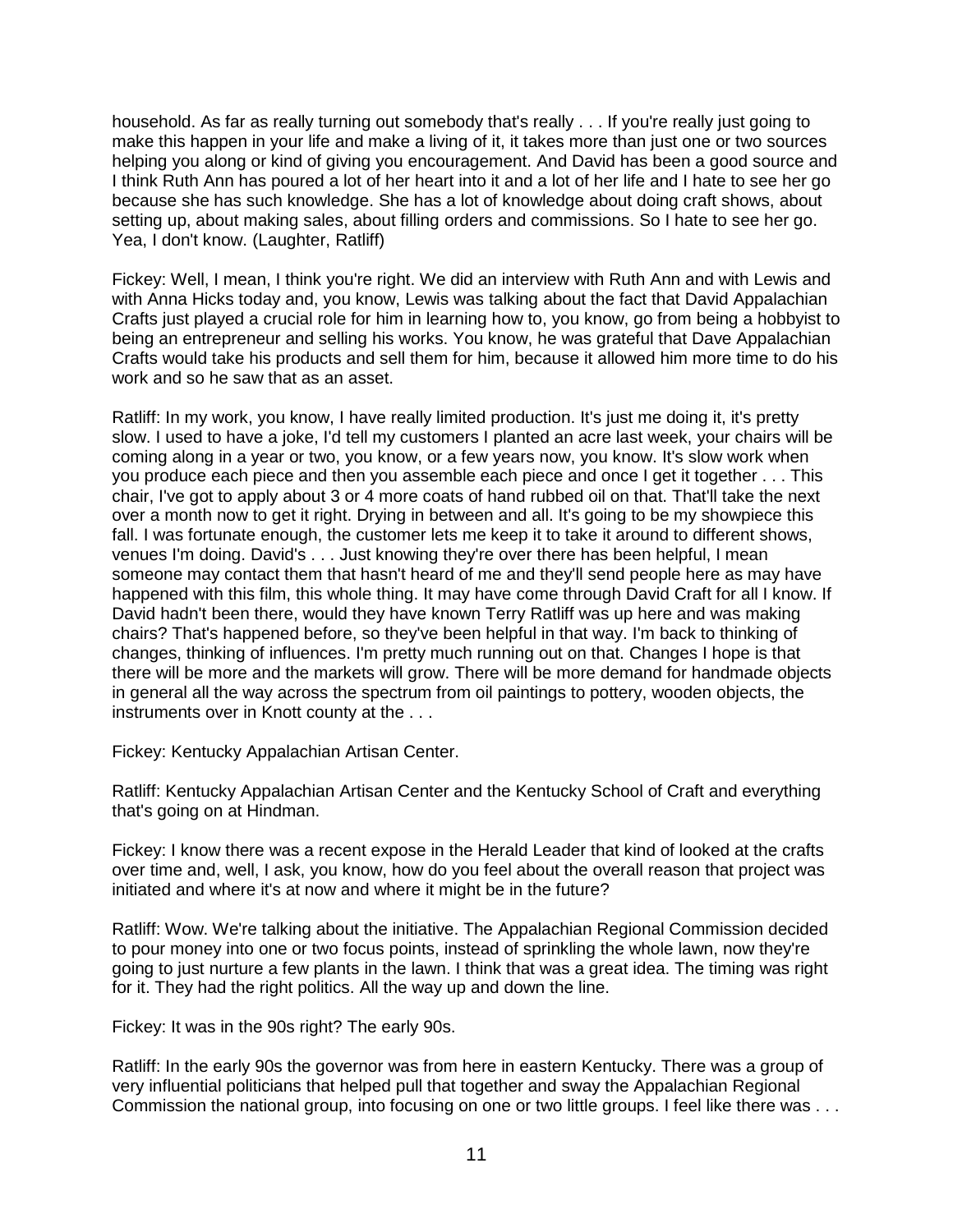If they would have been lucky . . . It takes a certain amount of luck to make something like that work and having the right personalities involved and I feel like as far as directors . . . Of the Artisan Center at Hindman and of the School of Craft at Hindman, somewhere they did not connect. That had the right personality been in there in the beginning, things would have been different. It's like the stars were in alignment and out of alignment and I'm hoping now as far as Heinemann goes that they're aligned again. With their string instrument program, with their Kentucky musical instrument, the dulcimer, they were hoping to turn that into the dulcimer capital. They have a great history, a great heritage around the dulcimer there with Jethro Amburgey and other people who made dulcimers. The first ones made in Kentucky there. I feel like now after how many years, what was it the papers say? 8? 10? It's been a number of years and not quite that many directors but at least 3 or 4 directors changing. It's hard to get a direction. And that's what directors do is direct the board. Help the board decide which way to go. The board is still together, now they have a director that may be able to work with them, I hope so. He's still new, but to me, now they have what they haven't had before. And that is a direction with the string instruments, with the studio spaces, with the incubators. So I'm encouraged and I think that as far as eastern Kentucky and that part of what's going on in eastern Kentucky and that represents about 40 counties here, over 40. So I see that as a shining light that may turn into something. It may be what we needed here for some time. And I hope it takes up the slack from David's closing. I hope they can take up the slack for the budding or the fledging craftspeople and artisans here in this region.

Fickey: Well, and I know Knott County has faced some economic hardships lately.

Ratliff: Well, eastern Kentucky has.

Fickey: I mean who hasn't faced economic hardships, but Knott County is pretty rough right now. (Laughter, Fickey)

Ratliff: Yes it is. And what's happening in eastern Kentucky is happening across the country now in that eastern Kentucky has always had the very few, really, really up there as rich as anywhere in the world, but many, many all the way down here who are surviving on food stamps or welfare and the working poor. Now that's happening all across the country. More. Or in the past few years it has been.

Fickey: You know Appalachian historians say that it works that way, right, like you can see it play out here before it hits the rest of the nation. Depression in the 60s. That tends to be how it goes. (Laughter, Fickey)

Ratliff: This is really the center of the universe here.

Fickey: Yea. (Laughter, Fickey)

Ratliff: We've had it all before L.A. Before L.A., we had the violence, we had the drive by shootings . . . (Laughter, Ratliff and Fickey) we really are the center of this world () really starts here. And I hope the trend is on the upward swing here. You know, because we've been at the bottom for some time. Education level, health wise, so I'm hoping it's time for a turn around. I'm pretty much an optimist.

Fickey: Is there anything else we should add, Terry, that's really important or that I didn't think to ask about that you think . . .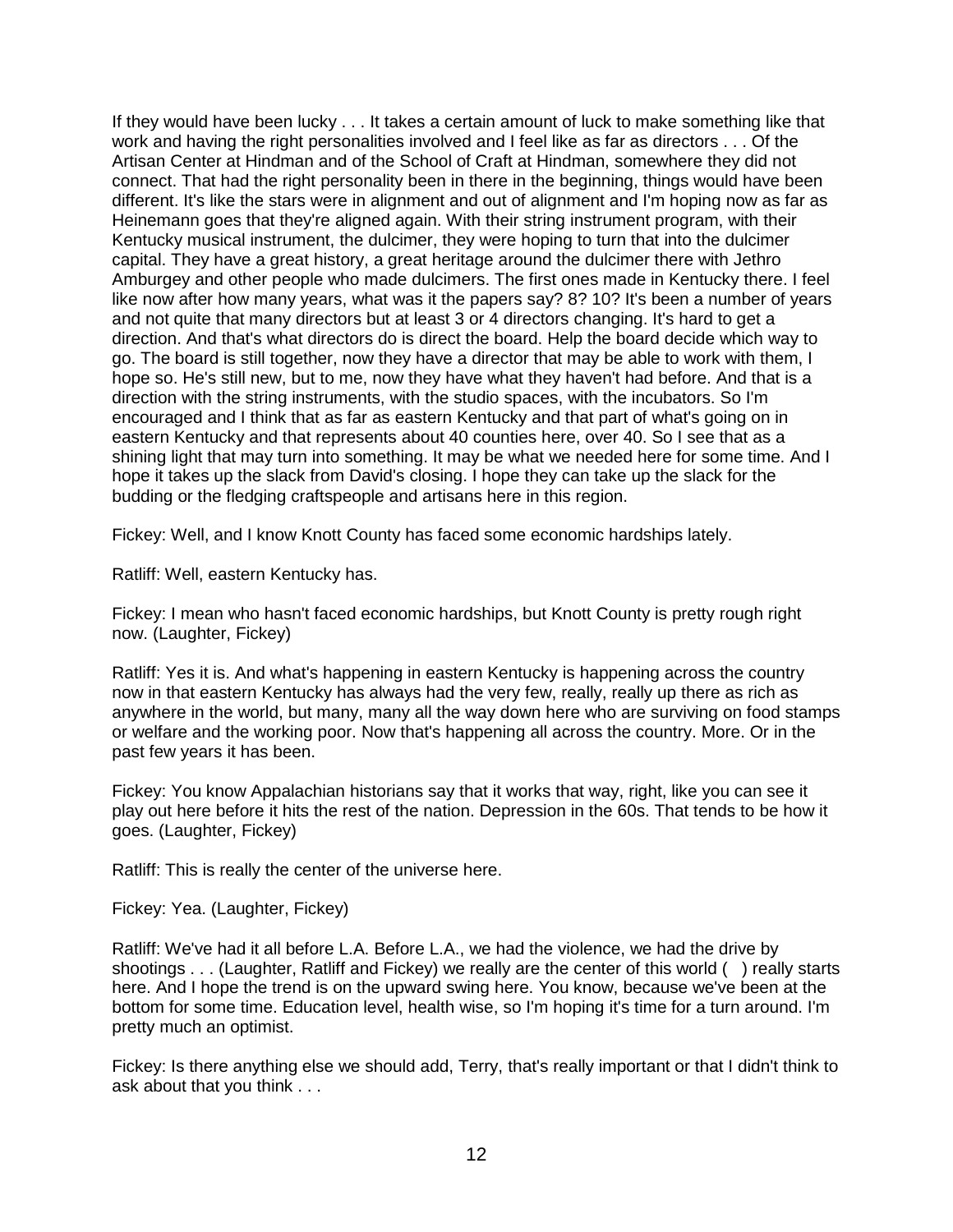Ratliff: We could probably go to peace in the Middle East or (Laughter, Fickey) what about that Snowden guy? He was an American patriot, you know? He let people know he was a whistle blower, he let people know what was going on. No, I don't know. I'll think of more things later. Coulda, shoulda, mighta, oughta mentioned . . . still the guy that turned out those things, right on the tip of my tongue.

Fickey: Yea. Well, if you think of anything else, let me know.

Ratliff: Rude Olsonik. I didn't know Rude all that good. I saw him at craft shows, but when I first started, here was this guy who was, you know, up there in years and he had made his living doing this. And that's something that the Kentucky Guild of Artists and Craftsmen helped me with, being associated with those people.

Fickey: Well, I'm glad you thought of his name.

Ratliff: You know, I knew it would sometime. It would pop in there. Still made the connection, as they say, just takes a little longer sometimes. (Laughter, Ratliff)

Fickey: Well, with that we'll wrap it up, but I tell you what, would you like to take some footage of Terry working? Can we include some of that?

Ratliff: Is this going to be like a voiceover and then I do things or?

Cameraman: I don't know what it's going to be.

(Sound of wood carving)

Ratliff: Change is the constant, you know. I'm not afraid of change, it doesn't scare me a whole lot, but change is what you can count on. Every town from towns in Maine to San Diego now, they're all looking to snag that tourist dollar and some of that's competition I see. I was in New Hampshire a couple weeks ago and they have an association of artist and craftsmen up there. They're up there making their things and we're down here making our things. And that's what I like. There's enough for everybody. The pie is big enough for everyone. You get that locally here, be it Paintsville down the road from Pikeville and I'm kind of buzzing in all those places. I'm the honeybee buzzing in all those different little towns and I want everybody to shine, you know, I don't want it to be like the local basketball competition or something, you know, that my team . . . I want everybody. Because the world is big enough and the market is big enough. Playing on your strength, this is a strength. The crafts that have been here, the music that has been here, the storytelling and that's how I'm getting those Chester Cornett stories. I still pick some of those up. He lived in Cincinnati in his waning years of his life. And Old Chester, one of his nephews came to him and said, Chester, would you sign this wood chip for me? I'll give you a dollar and he signed it and the kid gave him a dollar and he left. A few years later, he came back, and Chester wore bib overalls and he reached down in his pocket and he said, "Easiest dollar I ever made" and showed it to the boy that had given it to him, like it was the same dollar he had back then . . . (Laughter, Ratliff). The easiest dollar he'd ever made by signing his name. Chester story. Michael Louis Jones documented Chester in a book called, well the latest edition of it is called Craftsman of the Cumberland's. It's 1989 U.K. Press. His first edition was called The Handmade Object and His Maker and it focused on a few other chair makers besides Chester. I guess Dr. Jones is still using up good air up in California somewhere and I would like to make contact with him sometime. Have some of my California friends at least try to put a bug in his ear that somebody's out here doing . . . and trying to adapt Chester's style and continue